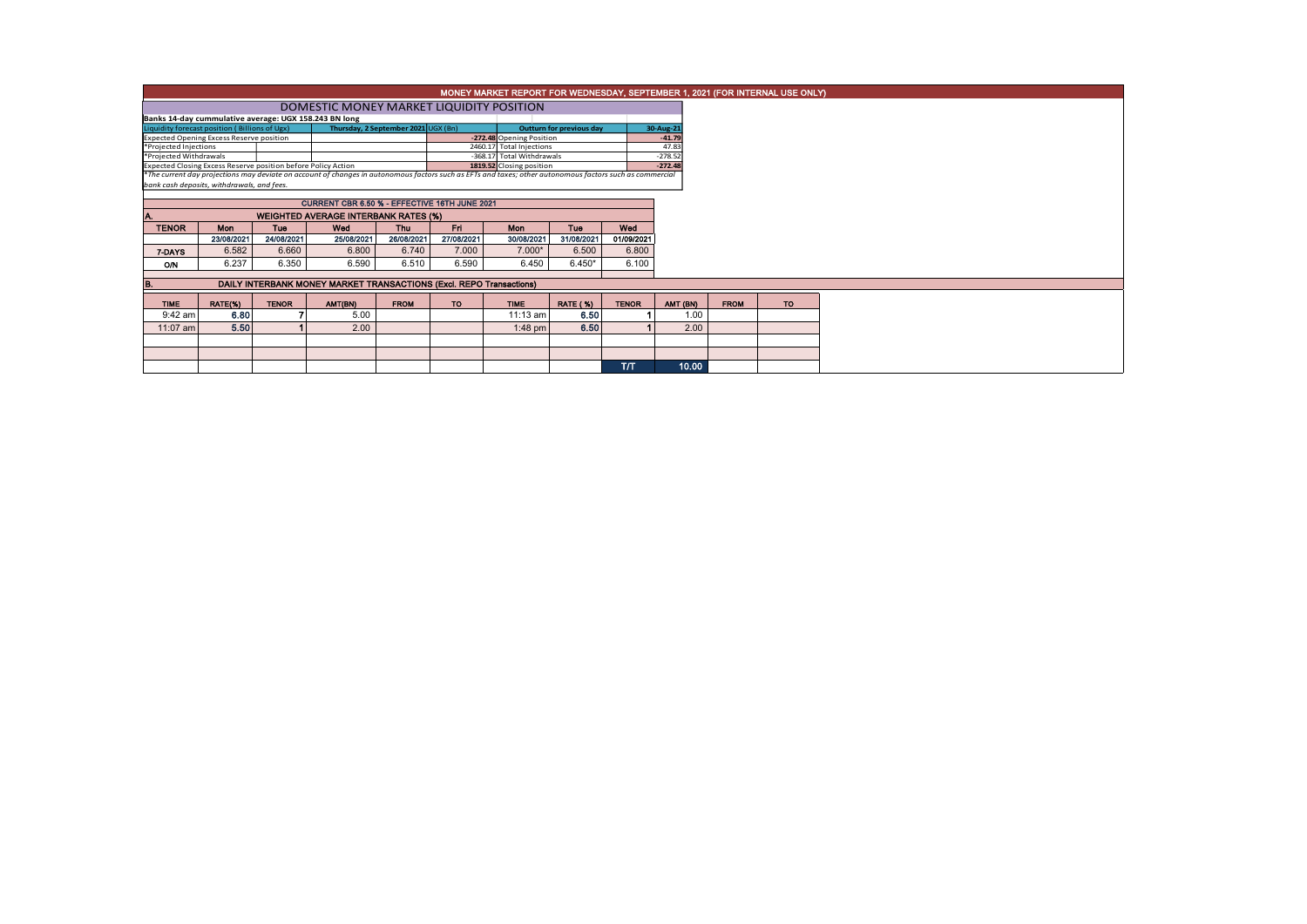|                                                                                                 | C.<br><b>CBR AND THE 7- DAY WAR INTERBANK RATES</b>                                                                  |                                                          |                                                                                       |                                                |                            |                                          |                    |                |              |                          |  |            |  |
|-------------------------------------------------------------------------------------------------|----------------------------------------------------------------------------------------------------------------------|----------------------------------------------------------|---------------------------------------------------------------------------------------|------------------------------------------------|----------------------------|------------------------------------------|--------------------|----------------|--------------|--------------------------|--|------------|--|
| 9.500<br>9.000<br>8.500<br>8.000<br>7.500<br>7.000<br>6.500<br>6.000<br>5.500<br>5.000<br>4.500 | $\sim$                                                                                                               |                                                          |                                                                                       |                                                |                            |                                          |                    |                |              |                          |  |            |  |
| 4.000                                                                                           | 20/08/2021                                                                                                           | 23/08/2021                                               |                                                                                       | 24/08/2021                                     | 25/08/2021                 | 26/08/2021                               |                    | 27/08/2021     |              | 30/08/2021<br>31/08/2021 |  | 01/09/2021 |  |
|                                                                                                 | • Overnight WAR -7-day WAR - CBR rate - Upper bound - Lower bound                                                    |                                                          |                                                                                       |                                                |                            |                                          |                    |                |              |                          |  |            |  |
| ID.                                                                                             |                                                                                                                      |                                                          | MONETARY POLICY OPERATIONS MATURITIES PROFILE: (02-SEP- 2021 TO 30-SEPT- 2021)        |                                                |                            |                                          |                    |                |              |                          |  |            |  |
| <b>DATE</b>                                                                                     | <b>THUR</b>                                                                                                          | <b>THUR</b>                                              | <b>THUR</b>                                                                           | <b>THUR</b>                                    | <b>THUR</b>                | <b>TOTAL</b>                             |                    |                |              |                          |  |            |  |
|                                                                                                 | 02-Sep-21                                                                                                            | 09-Sep-21                                                | 16-Sep-21                                                                             | 23-Sep-21                                      | 30-Sep-21                  |                                          |                    |                |              |                          |  |            |  |
| <b>REPO</b>                                                                                     | 2,195.86                                                                                                             | $\sim$                                                   | $\sim$                                                                                | $\sim$                                         | $\sim$                     | 2,195.86                                 |                    |                |              |                          |  |            |  |
| <b>REV REPO</b><br><b>DEPO AUCT</b>                                                             |                                                                                                                      | $\sim$<br>$\sim$<br>$\sim$<br>$\sim$<br>$\sim$<br>$\sim$ |                                                                                       |                                                |                            |                                          |                    |                |              |                          |  |            |  |
| <b>TOTALS</b>                                                                                   | 135.30<br>585.40<br>450.10<br>$\sim$<br>$\sim$<br>$\sim$<br>2.195.86<br>135.30<br>450.10<br>2,781.26<br>$\sim$<br>×. |                                                          |                                                                                       |                                                |                            |                                          |                    |                |              |                          |  |            |  |
|                                                                                                 |                                                                                                                      |                                                          | Total O/S Deposit Auction balances held by BOU up to 07 October Q912021: UGX 908 BN   |                                                |                            |                                          |                    |                |              |                          |  |            |  |
|                                                                                                 |                                                                                                                      |                                                          | Total O/S Repo, Reverse Repo & Deposit Auction balances held by BOU: UGX 3,104 BN     |                                                |                            |                                          |                    |                |              |                          |  |            |  |
|                                                                                                 | (EI) STOCK OF TREASURY SECURITIES                                                                                    |                                                          |                                                                                       |                                                | <b>IEID</b>                | <b>MONETARY POLICY MARKET OPERATIONS</b> |                    |                |              |                          |  |            |  |
|                                                                                                 | LAST TBIILS ISSUE DATE: 19-AUGUST-2021                                                                               |                                                          |                                                                                       | (VERTICAL REPOS, REV-REPOS & DEPOSIT AUCTIONS) |                            |                                          |                    |                |              |                          |  |            |  |
| On-the-run O/S T-BILL STOCKs (Bns-UGX)<br>6,489.24                                              |                                                                                                                      |                                                          |                                                                                       |                                                |                            |                                          |                    |                |              |                          |  |            |  |
|                                                                                                 |                                                                                                                      |                                                          |                                                                                       | 02/09/2021                                     | OMO                        | <b>ISSUE DATE</b>                        | <b>AMOUNT</b>      | <b>WAR</b>     | <b>RANGE</b> | <b>TENOR</b>             |  |            |  |
|                                                                                                 | On-the-run O/S T-BONDSTOCKs(Bns-UGX)                                                                                 |                                                          | 20,526.79                                                                             | 02/09/2021 REPO                                |                            | $02$ -Aug -                              | 418.00             | 6.500          |              |                          |  |            |  |
|                                                                                                 | TOTAL TBILL & TBOND STOCK- UGX                                                                                       |                                                          | 27,016.03                                                                             |                                                | <b>REPO</b>                | 04-Aug                                   | 225.50             | 6.500          |              |                          |  |            |  |
| O/S=Outstanding                                                                                 |                                                                                                                      |                                                          |                                                                                       |                                                | <b>REPO</b>                |                                          | 05-Aug - 1,501.00  | 6.500          |              |                          |  |            |  |
| <b>MATURITY</b>                                                                                 | TOTAL STOCK YTM (%)                                                                                                  |                                                          | <b>CHANGE IN</b>                                                                      |                                                | <b>REPO</b>                | 09-Aug                                   | 143.00             | 6.500          |              | 3                        |  |            |  |
|                                                                                                 | (BN UGX)                                                                                                             | AT CUT OFF*                                              | NTM(1)                                                                                |                                                | <b>DAUT</b>                | $12-Auq$                                 | 59.02              | 7.384          |              | 84                       |  |            |  |
| 91                                                                                              | 94.20                                                                                                                | 6.899                                                    | 0.074                                                                                 |                                                | <b>DAUT</b>                | 12-Aug                                   | 79.74              | 7.003          |              | 56                       |  |            |  |
| 182                                                                                             | 435.51                                                                                                               | 8.751                                                    | 0.000<br>0.000                                                                        |                                                | <b>DAUT</b>                | 12-Aug                                   | 84.85              | 6.906          |              | 28<br>$\overline{7}$     |  |            |  |
| 364                                                                                             | 5,959.53<br>$\sim$                                                                                                   | 9.700<br>11.500                                          | $-1.500$                                                                              |                                                | <b>REPO</b><br><b>REPO</b> | 12-Aug<br>16-Aug                         | 1,474.00<br>482.50 | 6.500<br>6.500 |              | 3                        |  |            |  |
| 2YR<br>3YR                                                                                      | $\sim$                                                                                                               | 11.390                                                   | $-1.410$                                                                              |                                                | <b>REPO</b>                | 18-Aug                                   | 142.50             | 6.500          |              |                          |  |            |  |
| 5YR                                                                                             | 1,589.27                                                                                                             | 13.409                                                   | $-1.691$                                                                              |                                                | <b>REPO</b>                | 19-Aug                                   | 1,641.00           | 6.500          |              |                          |  |            |  |
| <b>10YR</b>                                                                                     | 9,703.84                                                                                                             | 13.739                                                   | $-2.231$                                                                              |                                                | <b>DAUT</b>                | 26-Aug                                   | 358.08             | 6.998          |              | 28                       |  |            |  |
| 15YR                                                                                            | 7.946.63                                                                                                             | 14.090                                                   | $-0.310$                                                                              |                                                | <b>DAUT</b>                | 26-Aug                                   | 39.58              | 6.950          |              | 56                       |  |            |  |
| <b>20YR</b>                                                                                     | 1,287.05                                                                                                             | 15.950                                                   | $-1.040$                                                                              |                                                | <b>DAUT</b>                | 26-Aug                                   | 54.34              | 7.299          |              | 84                       |  |            |  |
|                                                                                                 |                                                                                                                      |                                                          | Cut OFF is the lowest price/ highest yield that satisfies the auction awarded amount. |                                                | <b>REPO</b>                | 26-Aug                                   | 1.161.00           | 6.500          |              | $\overline{7}$           |  |            |  |
|                                                                                                 |                                                                                                                      |                                                          |                                                                                       |                                                | <b>REPO</b>                | 30-Aug                                   | 502.00             | 6.500          |              | 3                        |  |            |  |
|                                                                                                 |                                                                                                                      |                                                          |                                                                                       |                                                | <b>REPO</b><br><b>REPO</b> | $31-Auq$<br>01-Sep                       | 286.50<br>244.50   | 6.500<br>6.500 |              | $\overline{2}$           |  |            |  |